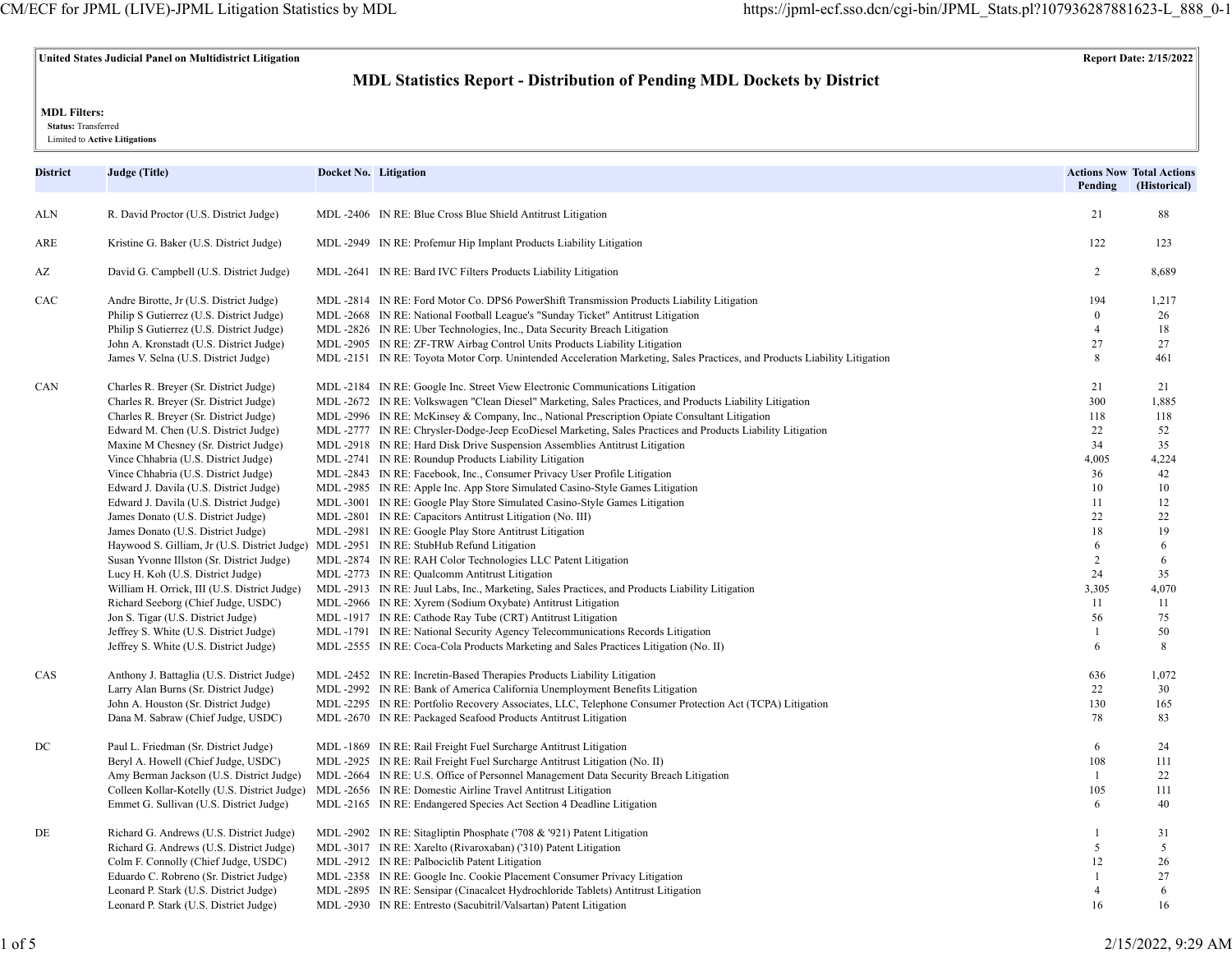| FLM        | Roy B. Dalton, Jr (U.S. District Judge)<br>Harvey E. Schlesinger (Sr. District Judge)                                                                                                                                                                                                                                                                                                                                                                                                                                                                                                     | MDL -3006 IN RE: Tasigna (Nilotinib) Products Liability Litigation<br>MDL -2626 IN RE: Disposable Contact Lens Antitrust Litigation                                                                                                                                                                                                                                                                                                                                                                                                                                                                                                                                                                                                                                                                                                                                                                                                                                                                                                                                                                                                                                                   | 24<br>33                                                                                    | 24<br>60                                                                            |
|------------|-------------------------------------------------------------------------------------------------------------------------------------------------------------------------------------------------------------------------------------------------------------------------------------------------------------------------------------------------------------------------------------------------------------------------------------------------------------------------------------------------------------------------------------------------------------------------------------------|---------------------------------------------------------------------------------------------------------------------------------------------------------------------------------------------------------------------------------------------------------------------------------------------------------------------------------------------------------------------------------------------------------------------------------------------------------------------------------------------------------------------------------------------------------------------------------------------------------------------------------------------------------------------------------------------------------------------------------------------------------------------------------------------------------------------------------------------------------------------------------------------------------------------------------------------------------------------------------------------------------------------------------------------------------------------------------------------------------------------------------------------------------------------------------------|---------------------------------------------------------------------------------------------|-------------------------------------------------------------------------------------|
| FLN        | M. Casey Rodgers (Chief Judge, USDC)<br>M. Casey Rodgers (Chief Judge, USDC)                                                                                                                                                                                                                                                                                                                                                                                                                                                                                                              | MDL -2734 IN RE: Abilify (Aripiprazole) Products Liability Litigation<br>MDL -2885 IN RE: 3M Combat Arms Earplug Products Liability Litigation                                                                                                                                                                                                                                                                                                                                                                                                                                                                                                                                                                                                                                                                                                                                                                                                                                                                                                                                                                                                                                        | 282<br>288,601                                                                              | 2,812<br>303,210                                                                    |
| FLS        | Cecilia M. Altonaga (Chief Judge, USDC)<br>Darrin P. Gayles (U.S. District Judge)<br>James Lawrence King (Sr. District Judge)<br>Kenneth A. Marra (Sr. District Judge)<br>K. Michael Moore (U.S. District Judge)<br>Federico A. Moreno (U.S. District Judge)<br>Robin L. Rosenberg (Judge)<br>Rodolfo A. Ruiz (U.S. District Judge)<br>Raag Singhal (Judge)                                                                                                                                                                                                                               | MDL -2989 IN RE: January 2021 Short Squeeze Trading Litigation<br>MDL-2841 IN RE: MONAT Hair Care Products Marketing, Sales Practices and Products Liability Litigation<br>MDL -2036 IN RE: Checking Account Overdraft Litigation<br>MDL-1916 IN RE: Chiquita Brands International, Inc., Alien Tort Statute and Shareholders Derivative Litigation<br>MDL-2832 IN RE: Liquid Toppings Dispensing System ('447) Patent Litigation<br>MDL -2599 IN RE: Takata Airbag Products Liability Litigation<br>MDL -2924 IN RE: Zantac (Ranitidine) Products Liability Litigation<br>MDL-2994 IN RE: Mednax Services, Inc., Customer Data Security Breach Litigation<br>MDL-3015 IN RE: Johnson & Johnson Sunscreen Marketing, Sales Practices and Products Liability Litigation                                                                                                                                                                                                                                                                                                                                                                                                                | 57<br>13<br>6<br>19<br>15<br>179<br>2,070<br>6<br>16                                        | 62<br>13<br>100<br>31<br>15<br>350<br>2,136<br>6<br>16                              |
| GAN        | Jean-Paul Boulee (Judge)<br>Leigh Martin May (U.S. District Judge)<br>Richard W. Story (Sr. District Judge)<br>Thomas W. Thrash, Jr (Chief Judge, USDC)                                                                                                                                                                                                                                                                                                                                                                                                                                   | MDL-2933 IN RE: TransUnion Rental Screening Solutions, Inc., Fair Credit Reporting Act (FCRA) Litigation<br>MDL -2974 IN RE: Paragard IUD Products Liability Litigation<br>MDL-2782 IN RE: Ethicon Physiomesh Flexible Composite Hernia Mesh Products Liability Litigation<br>MDL-2800 IN RE: Equifax, Inc., Customer Data Security Breach Litigation                                                                                                                                                                                                                                                                                                                                                                                                                                                                                                                                                                                                                                                                                                                                                                                                                                 | 14<br>876<br>3,609<br>451                                                                   | 14<br>886<br>3,844<br>484                                                           |
| ILN        | John Robert Blakey (Honorable)<br>Elaine E. Bucklo (Sr. District Judge)<br>Edmond E. Chang (U.S. District Judge)<br>Sharon Johnson Coleman (Honorable)<br>Robert M. Dow, Jr (U.S. District Judge)<br>Robert M. Dow, Jr (U.S. District Judge)<br>Gary Feinerman (U.S. District Judge)<br>Joan B. Gottschall (Sr. District Judge)<br>Virginia M. Kendall (U.S. District Judge)<br>Matthew F Kennelly (Senior District Judge)<br>John Z. Lee (U.S. District Judge)<br>John Z. Lee (U.S. District Judge)<br>Harry D. Leinenweber (Sr. District Judge)<br>Manish S. Shah (U.S. District Judge) | MDL-3009 IN RE: Seresto Flea and Tick Collar Marketing, Sales Practices and Products Liability Litigation<br>MDL -2931 IN RE: Delta Dental Antitrust Litigation<br>MDL-2964 IN RE: Society Insurance Company COVID-19 Business Interruption Protection Insurance Litigation<br>MDL -2967 IN RE: Clearview AI, Inc., Consumer Privacy Litigation<br>MDL -2817 IN RE: Dealer Management Systems Antitrust Litigation<br>MDL-2909 IN RE: Fairlife Milk Products Marketing and Sales Practices Litigation<br>MDL-2705 IN RE: 100% Grated Parmesan Cheese Marketing and Sales Practices Litigation<br>MDL-2590 IN RE: Navistar MaxxForce Engines Marketing, Sales Practices and Products Liability Litigation<br>MDL -2867 IN RE: Local TV Advertising Antitrust Litigation<br>MDL-2545 IN RE: Testosterone Replacement Therapy Products Liability Litigation<br>MDL-2492 IN RE: National Collegiate Athletic Association Student-Athlete Concussion Injury Litigation<br>MDL-2948 IN RE: TikTok, Inc., Consumer Privacy Litigation<br>MDL -2580 IN RE: Opana ER Antitrust Litigation<br>MDL-2842 IN RE: Chicago Board Options Exchange Volatility Index Manipulation Antitrust Litigation | 16<br>27<br>51<br>10<br>18<br>9<br>9<br>$\overline{c}$<br>22<br>11<br>584<br>15<br>14<br>25 | 16<br>28<br>52<br>14<br>23<br>9<br>53<br>49<br>22<br>7,883<br>598<br>21<br>14<br>28 |
| ILS        |                                                                                                                                                                                                                                                                                                                                                                                                                                                                                                                                                                                           | Nancy J. Rosenstengel (Chief Judge, USDC) MDL -3004 IN RE: Paraquat Products Liability Litigation                                                                                                                                                                                                                                                                                                                                                                                                                                                                                                                                                                                                                                                                                                                                                                                                                                                                                                                                                                                                                                                                                     | 688                                                                                         | 782                                                                                 |
| INN        | Robert L. Miller, Jr (Sr. District Judge)                                                                                                                                                                                                                                                                                                                                                                                                                                                                                                                                                 | MDL-2391 IN RE: Biomet M2a Magnum Hip Implant Products Liability Litigation                                                                                                                                                                                                                                                                                                                                                                                                                                                                                                                                                                                                                                                                                                                                                                                                                                                                                                                                                                                                                                                                                                           | $\mathbf{0}$                                                                                | 2,883                                                                               |
| <b>INS</b> | Robert L. Miller, Jr (Sr. District Judge)<br>Richard L. Young (Chief Judge, USDC)                                                                                                                                                                                                                                                                                                                                                                                                                                                                                                         | MDL-2181 IN RE: Method of Processing Ethanol Byproducts and Related Subsystems ('858) Patent Litigation<br>MDL-2570 IN RE: Cook Medical, Inc., IVC Filters Marketing, Sales Practices and Products Liability Litigation                                                                                                                                                                                                                                                                                                                                                                                                                                                                                                                                                                                                                                                                                                                                                                                                                                                                                                                                                               | $\overline{0}$<br>8,240                                                                     | 22<br>10,493                                                                        |
| ΚS         | Daniel D. Crabtree (U.S. District Judge)<br>John W. Lungstrum (Sr. District Judge)<br>Julie A. Robinson (Chief Judge, USDC)                                                                                                                                                                                                                                                                                                                                                                                                                                                               | MDL-2785 IN RE: EpiPen (Epinephrine Injection, USP) Marketing, Sales Practices and Antitrust Litigation<br>MDL-2591 IN RE: Syngenta AG MIR162 Corn Litigation<br>MDL-2887 IN RE: Hill's Pet Nutrition, Inc., Dog Food Products Liability Litigation                                                                                                                                                                                                                                                                                                                                                                                                                                                                                                                                                                                                                                                                                                                                                                                                                                                                                                                                   | 10<br>$\overline{c}$                                                                        | 13<br>2,435<br>37                                                                   |
| KYE        | Karen K. Caldwell (Chief Judge, USDC)                                                                                                                                                                                                                                                                                                                                                                                                                                                                                                                                                     | MDL-2809 IN RE: Onglyza (Saxagliptin) and Kombiglyze XR (Saxagliptin and Metformin) Products Liability Litigation                                                                                                                                                                                                                                                                                                                                                                                                                                                                                                                                                                                                                                                                                                                                                                                                                                                                                                                                                                                                                                                                     | 242                                                                                         | 328                                                                                 |
| <b>KYW</b> | David J. Hale (U.S. District Judge)                                                                                                                                                                                                                                                                                                                                                                                                                                                                                                                                                       | MDL-2504 IN RE: Amazon.com, Inc., Fulfillment Center Fair Labor Standards Act (FLSA) and Wage and Hour Litigation                                                                                                                                                                                                                                                                                                                                                                                                                                                                                                                                                                                                                                                                                                                                                                                                                                                                                                                                                                                                                                                                     | 1                                                                                           | 12                                                                                  |
| LAE        | Carl J. Barbier (U.S. District Judge)<br>Eldon E. Fallon (U.S. District Judge)<br>Eldon E. Fallon (U.S. District Judge)<br>Jane Triche Milazzo (U.S. District Judge)<br>Jane Triche Milazzo (U.S. District Judge)                                                                                                                                                                                                                                                                                                                                                                         | MDL-2179 IN RE: Oil Spill by the Oil Rig "Deepwater Horizon" in the Gulf of Mexico, on April 20, 2010<br>MDL-2047 IN RE: Chinese-Manufactured Drywall Products Liability Litigation<br>MDL-2592 IN RE: Xarelto (Rivaroxaban) Products Liability Litigation<br>MDL -2740 IN RE: Taxotere (Docetaxel) Products Liability Litigation<br>MDL -3023 IN RE: Taxotere (Docetaxel) Eye Injury Products Liability Litigation                                                                                                                                                                                                                                                                                                                                                                                                                                                                                                                                                                                                                                                                                                                                                                   | 815<br>145<br>6,473<br>11,998<br>13                                                         | 6,118<br>422<br>31,964<br>15,584<br>13                                              |
| MA         | Denise J. Casper (U.S. District Judge)<br>Nathaniel M. Gorton (U.S. District Judge)<br>Timothy S. Hillman (U.S. District Judge)                                                                                                                                                                                                                                                                                                                                                                                                                                                           | MDL-2938 IN RE: Evenflo Company, Inc., Marketing, Sales Practices and Products Liability Litigation<br>MDL -2878 IN RE: Ranbaxy Generic Drug Application Antitrust Litigation<br>MDL-2566 IN RE: TelexFree Securities Litigation                                                                                                                                                                                                                                                                                                                                                                                                                                                                                                                                                                                                                                                                                                                                                                                                                                                                                                                                                      | 28<br>4<br>2                                                                                | 28<br>6<br>13                                                                       |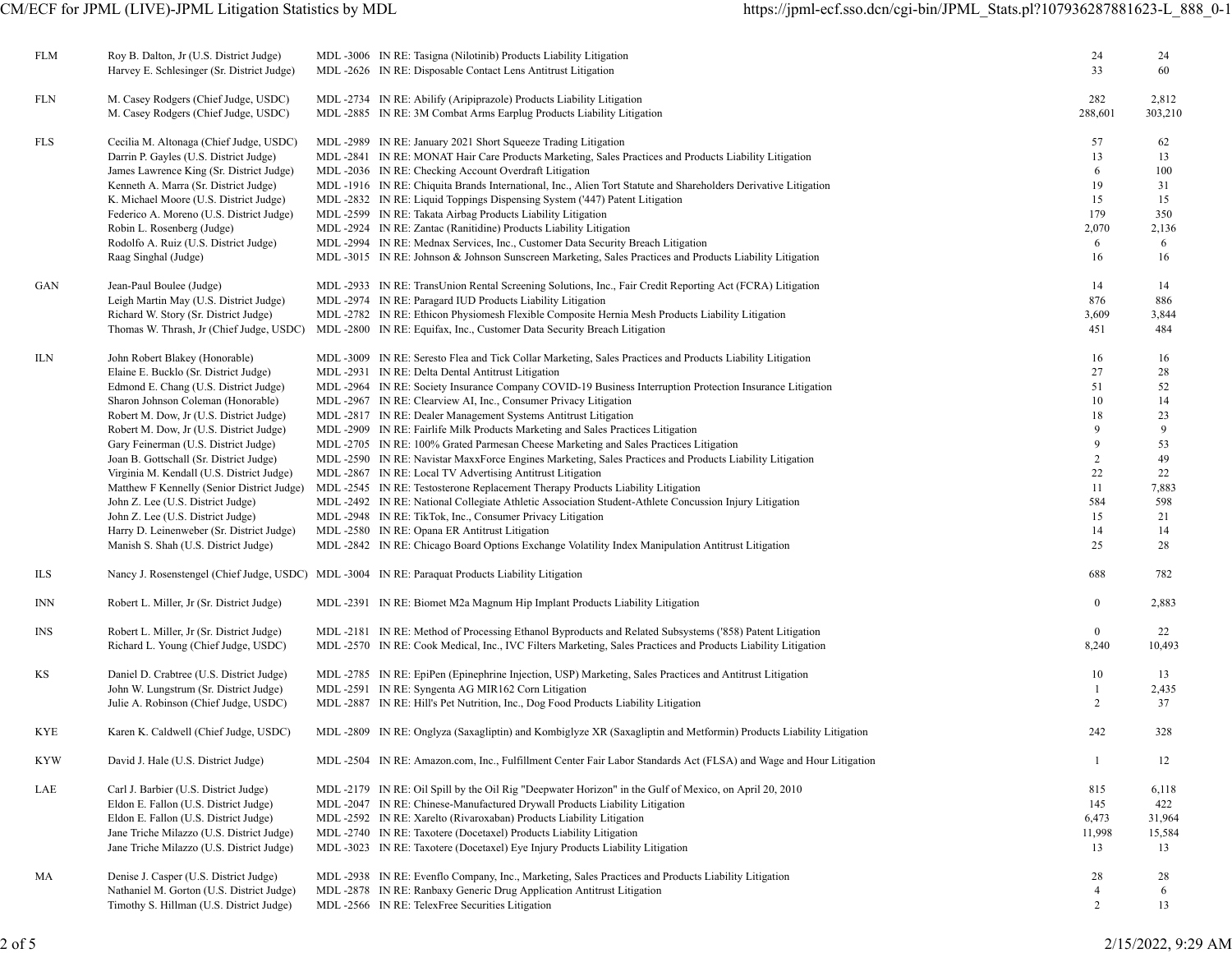|            | George A O'Toole, Jr (Sr. District Judge)<br>Indira Talwani (U.S. District Judge)<br>Douglas P. Woodlock (Sr. District Judge)                                                                                                                                                                                                                                                                                                                                                                                              | MDL -2677 IN RE: Daily Fantasy Sports Litigation<br>MDL -2768 IN RE: Stryker LFIT V40 Femoral Head Products Liability Litigation<br>MDL-2428 IN RE: Fresenius GranuFlo/NaturaLyte Dialysate Products Liability Litigation                                                                                                                                                                                                                                                                                                                                                                                                                                                                                                                                                                 |                                                                                                                                                                                                                             | 81<br>557<br>17                                                                                    | 86<br>1,118<br>4,516                                                                    |
|------------|----------------------------------------------------------------------------------------------------------------------------------------------------------------------------------------------------------------------------------------------------------------------------------------------------------------------------------------------------------------------------------------------------------------------------------------------------------------------------------------------------------------------------|-------------------------------------------------------------------------------------------------------------------------------------------------------------------------------------------------------------------------------------------------------------------------------------------------------------------------------------------------------------------------------------------------------------------------------------------------------------------------------------------------------------------------------------------------------------------------------------------------------------------------------------------------------------------------------------------------------------------------------------------------------------------------------------------|-----------------------------------------------------------------------------------------------------------------------------------------------------------------------------------------------------------------------------|----------------------------------------------------------------------------------------------------|-----------------------------------------------------------------------------------------|
| MD         | Catherine C. Blake (U.S. District Judge)<br>Paul W. Grimm (U.S. District Judge)                                                                                                                                                                                                                                                                                                                                                                                                                                            | MDL-2879 IN RE: Marriott International, Inc., Customer Data Security Breach Litigation                                                                                                                                                                                                                                                                                                                                                                                                                                                                                                                                                                                                                                                                                                    | MDL-2775 IN RE: Smith & Nephew Birmingham Hip Resurfacing (BHR) Hip Implant Products Liability Litigation                                                                                                                   | 795<br>73                                                                                          | 1,058<br>91                                                                             |
| MIE        | Sean F. Cox (U.S. District Judge)<br>Sean F. Cox (U.S. District Judge)<br>David M. Lawson (U.S. District Judge)<br>Matthew F. Leitman (U.S. District Judge)                                                                                                                                                                                                                                                                                                                                                                | MDL -2311 IN RE: Automotive Parts Antitrust Litigation<br>MDL -2744 IN RE: FCA US LLC Monostable Electronic Gearshift Litigation<br>MDL-2818 IN RE: General Motors Air Conditioning Marketing and Sales Practices Litigation                                                                                                                                                                                                                                                                                                                                                                                                                                                                                                                                                              | MDL-2901 IN RE: Ford Motor Co. F-150 and Ranger Truck Fuel Economy Marketing and Sales Practices Litigation                                                                                                                 | 38<br>25<br>14<br>15                                                                               | 379<br>27<br>39<br>15                                                                   |
| MΝ         | Michael James Davis (Sr. District Judge)<br>Michael James Davis (Sr. District Judge)<br>Joan N. Ericksen (U.S. District Judge)<br>Donovan W. Frank (Sr. District Judge)<br>John R. Tunheim (Chief Judge, USDC)<br>John R. Tunheim (Chief Judge, USDC)                                                                                                                                                                                                                                                                      | MDL -1431 IN RE: Baycol Products Liability Litigation<br>MDL-2795 IN RE: CenturyLink Sales Practices and Securities Litigation<br>MDL-2666 IN RE: Bair Hugger Forced Air Warming Devices Products Liability Litigation<br>MDL-2441 IN RE: Stryker Rejuvenate and ABG II Hip Implant Products Liability Litigation<br>MDL -2642 IN RE: Fluoroquinolone Products Liability Litigation<br>MDL -2998 IN RE: Pork Antitrust Litigation                                                                                                                                                                                                                                                                                                                                                         |                                                                                                                                                                                                                             | 2<br>6<br>29<br>110<br>20<br>24                                                                    | 9,107<br>29<br>5,873<br>3,623<br>1,269<br>24                                            |
| MOE        | Henry Edward Autrey (U.S. District Judge)<br>Sarah E. Pitlyk (U.S. District Judge)                                                                                                                                                                                                                                                                                                                                                                                                                                         | MDL-2382 IN RE: Emerson Electric Co. Wet/Dry Vac Marketing and Sales Practices Litigation<br>Stephen N. Limbaugh, Jr (U.S. District Judge) MDL -2820 IN RE: Dicamba Herbicides Litigation<br>MDL-2993 IN RE: Crop Inputs Antitrust Litigation                                                                                                                                                                                                                                                                                                                                                                                                                                                                                                                                             |                                                                                                                                                                                                                             | 9<br>31<br>26                                                                                      | 9<br>55<br>27                                                                           |
| <b>MOW</b> | Stephen R. Bough (U.S. District Judge)<br>Gary A. Fenner (Sr. District Judge)<br>Gary A. Fenner (Sr. District Judge)<br>Beth Phillips (Chief Judge, USDC)<br>Beth Phillips (Chief Judge, USDC)<br>Brian C. Wimes (U.S. District Judge)                                                                                                                                                                                                                                                                                     | MDL -2567 IN RE: Pre-Filled Propane Tank Antitrust Litigation<br>MDL-2709 IN RE: Dollar General Corp. Motor Oil Marketing and Sales Practices Litigation<br>MDL -2945 IN RE: Ahern Rentals, Inc., Trade Secret Litigation<br>MDL-2984 IN RE: Folgers Coffee Marketing and Sales Practices Litigation<br>MDL -3019 IN RE: T-Mobile Customer Data Security Breach Litigation                                                                                                                                                                                                                                                                                                                                                                                                                | MDL-2936 IN RE: Smitty's/CAM2 303 Tractor Hydraulic Fluid Marketing, Sales Practices and Products Liability Litigation                                                                                                      | 11<br>5<br>19<br>17<br>11<br>46                                                                    | 11<br>38<br>26<br>18<br>11<br>46                                                        |
| <b>NCW</b> | Kenneth D. Bell (U.S. District Judge)                                                                                                                                                                                                                                                                                                                                                                                                                                                                                      |                                                                                                                                                                                                                                                                                                                                                                                                                                                                                                                                                                                                                                                                                                                                                                                           | MDL-2947 IN RE: Lowe's Companies, Inc., Fair Labor Standards Act (FLSA) and Wage and Hour Litigation                                                                                                                        | 20                                                                                                 | 20                                                                                      |
| NH         | Landya B. McCafferty (U.S. District Judge)                                                                                                                                                                                                                                                                                                                                                                                                                                                                                 | MDL -2753 IN RE: Atrium Medical Corp. C-Qur Mesh Products Liability Litigation                                                                                                                                                                                                                                                                                                                                                                                                                                                                                                                                                                                                                                                                                                            |                                                                                                                                                                                                                             | 3,251                                                                                              | 3,328                                                                                   |
| NJ         | Madeline C. Arleo (U.S. District Judge)<br>Madeline C. Arleo (U.S. District Judge)<br>Claire C. Cecchi (U.S. District Judge)<br>Claire C. Cecchi (U.S. District Judge)<br>Robert B. Kugler (Sr. District Judge)<br>Brian R. Martinotti (U.S. District Judge)<br>Brian R. Martinotti (U.S. District Judge)<br>Brian R. Martinotti (U.S. District Judge)<br>Peter G. Sheridan (Sr. District Judge)<br>Michael A. Shipp (U.S. District Judge)<br>Freda L. Wolfson (Chief Judge, USDC)<br>Freda L. Wolfson (Chief Judge, USDC) | MDL -2687 IN RE: Liquid Aluminum Sulfate Antitrust Litigation<br>MDL-1663 IN RE: Insurance Brokerage Antitrust Litigation<br>MDL -2789 IN RE: Proton-Pump Inhibitor Products Liability Litigation (No. II)<br>MDL-2875 IN RE: Valsartan, Losartan, and Irbesartan Products Liability Litigation<br>MDL -2750 IN RE: Invokana (Canagliflozin) Products Liability Litigation<br>MDL-2921 IN RE: Allergan Biocell Textured Breast Implant Products Liability Litigation<br>MDL-2973 IN RE: Elmiron (Pentosan Polysulfate Sodium) Products Liability Litigation<br>MDL -2332 IN RE: Lipitor Antitrust Litigation<br>MDL-2779 IN RE: FieldTurf Artificial Turf Marketing and Sales Practices Litigation<br>MDL-2243 IN RE: Fosamax (Alendronate Sodium) Products Liability Litigation (No. II) | MDL-2904 IN RE: American Medical Collection Agency, Inc., Customer Data Security Breach Litigation<br>MDL-2738 IN RE: Johnson & Johnson Talcum Powder Products Marketing, Sales Practices and Products Liability Litigation | $\bf{0}$<br>44<br>$\mathbf{1}$<br>13,398<br>1,054<br>234<br>917<br>736<br>2<br>15<br>258<br>37,453 | 85<br>54<br>52<br>18,159<br>1,157<br>1,208<br>945<br>749<br>34<br>17<br>1,287<br>38,550 |
| NM         | James O. Browning (U.S. District Judge)<br>William P. Johnson (Chief Judge, USDC)                                                                                                                                                                                                                                                                                                                                                                                                                                          | MDL-2695 IN RE: Santa Fe Natural Tobacco Company Marketing and Sales Practices Litigation<br>MDL-2824 IN RE: Gold King Mine Release in San Juan County, Colorado, on August 5, 2015                                                                                                                                                                                                                                                                                                                                                                                                                                                                                                                                                                                                       |                                                                                                                                                                                                                             | 17<br>7                                                                                            | 17<br>7                                                                                 |
| <b>NYE</b> | Margo K. Brodie (U.S. District Judge)<br>Brian M. Cogan (U.S. District Judge)<br>Brian M. Cogan (U.S. District Judge)<br>Nicholas G Garaufis (Sr. District Judge)<br>Nina Gershon (Sr. District Judge)                                                                                                                                                                                                                                                                                                                     | MDL-1720 IN RE: Payment Card Interchange Fee and Merchant Discount Antitrust Litigation<br>MDL -1738 IN RE: Vitamin C Antitrust Litigation<br>MDL -2331 IN RE: Propecia (Finasteride) Products Liability Litigation<br>MDL-2221 IN RE: American Express Anti-Steering Rules Antitrust Litigation (No. II)<br>MDL-2819 IN RE: Restasis (Cyclosporine Ophthalmic Emulsion) Antitrust Litigation                                                                                                                                                                                                                                                                                                                                                                                             |                                                                                                                                                                                                                             | 70<br>4<br>1<br>7<br>15                                                                            | 127<br>10<br>1,179<br>15<br>21                                                          |
| <b>NYS</b> | Vernon S. Broderick (U.S. District Judge)<br>Vernon S. Broderick (U.S. District Judge)<br>Naomi Reice Buchwald (Sr. District Judge)<br>Naomi Reice Buchwald (Sr. District Judge)<br>Valerie E. Caproni (U.S. District Judge)                                                                                                                                                                                                                                                                                               | MDL -1358 IN RE: Methyl Tertiary Butyl Ether ("MTBE") Products Liability Litigation<br>MDL-2542 IN RE: Keurig Green Mountain Single-Serve Coffee Antitrust Litigation<br>MDL -2262 IN RE: Libor-Based Financial Instruments Antitrust Litigation<br>MDL -2645 IN RE: Kind LLC "All Natural" Litigation<br>MDL-2548 IN RE: Commodity Exchange, Inc., Gold Futures and Options Trading Litigation                                                                                                                                                                                                                                                                                                                                                                                           |                                                                                                                                                                                                                             | 15<br>21<br>48<br>11<br>28                                                                         | 190<br>30<br>78<br>12<br>29                                                             |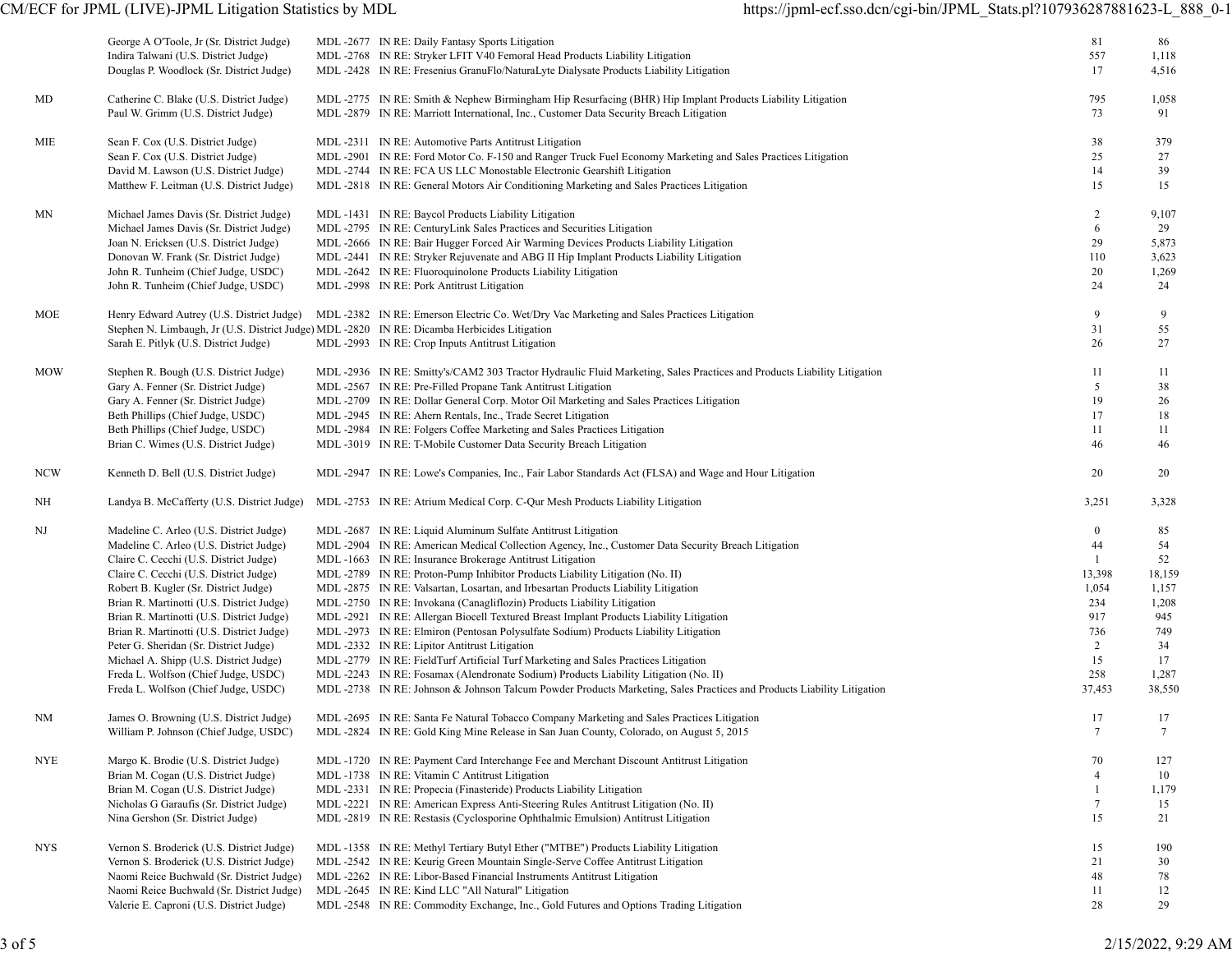| <b>NYW</b>            | Valerie E. Caproni (U.S. District Judge)<br>P. Kevin Castel (Sr. District Judge)<br>P. Kevin Castel (Sr. District Judge)<br>Paul A. Crotty (Sr. District Judge)<br>George B. Daniels (U.S. District Judge)<br>Paul A. Engelmayer (U.S. District Judge)<br>Jesse M. Furman (U.S. District Judge)<br>Paul G. Gardephe (U.S. District Judge)<br>Lewis A. Kaplan (Sr. District Judge)<br>John G Koeltl (U.S. District Judge)<br>J. Paul Oetken (U.S. District Judge) |     | MDL -2573 IN RE: London Silver Fixing, Ltd., Antitrust Litigation<br>MDL-2742 IN RE: SunEdison, Inc., Securities Litigation<br>MDL -3010 IN RE: Google Digital Advertising Antitrust Litigation<br>MDL -2859 IN RE: Zimmer M/L Taper Hip Prosthesis or M/L Taper Hip Prosthesis with Kinectiv Technology and Versys Femoral Head Products Liability Litigation<br>MDL-1570 IN RE: Terrorist Attacks on September 11, 2001<br>MDL -2481 IN RE: Aluminum Warehousing Antitrust Litigation<br>MDL -2543 IN RE: General Motors LLC Ignition Switch Litigation<br>MDL -2673 IN RE: Treasury Securities Auction Antitrust Litigation<br>MDL-2865 IN RE: Customs and Tax Administration of the Kingdom of Denmark (Skatteforvaltningen) Tax Refund Scheme Litigation<br>MDL-2968 IN RE: Generali COVID-19 Travel Insurance Litigation<br>MDL -2704 IN RE: Interest Rate Swaps Antitrust Litigation<br>Geoffrey W. Crawford (U.S. District Judge) MDL -2903 IN RE: Fisher-Price Rock 'n Play Sleeper Marketing, Sales Practices, and Products Liability Litigation | 8<br>12<br>25<br>290<br>342<br>$\mathbf{1}$<br>$\overline{4}$<br>32<br>184<br>14<br>10<br>16 | 8<br>34<br>25<br>297<br>350<br>35<br>854<br>43<br>186<br>15<br>11<br>16 |
|-----------------------|------------------------------------------------------------------------------------------------------------------------------------------------------------------------------------------------------------------------------------------------------------------------------------------------------------------------------------------------------------------------------------------------------------------------------------------------------------------|-----|------------------------------------------------------------------------------------------------------------------------------------------------------------------------------------------------------------------------------------------------------------------------------------------------------------------------------------------------------------------------------------------------------------------------------------------------------------------------------------------------------------------------------------------------------------------------------------------------------------------------------------------------------------------------------------------------------------------------------------------------------------------------------------------------------------------------------------------------------------------------------------------------------------------------------------------------------------------------------------------------------------------------------------------------------------|----------------------------------------------------------------------------------------------|-------------------------------------------------------------------------|
| OHN                   | James S. Gwin (U.S. District Judge)<br>Jeffrey J. Helmick (U.S. District Judge)<br>Dan A. Polster (U.S. District Judge)                                                                                                                                                                                                                                                                                                                                          |     | MDL -2807 IN RE: Sonic Corp. Customer Data Security Breach Litigation<br>MDL-2197 IN RE: DePuy Orthopaedics, Inc., ASR Hip Implant Products Liability Litigation<br>MDL -2804 IN RE: National Prescription Opiate Litigation                                                                                                                                                                                                                                                                                                                                                                                                                                                                                                                                                                                                                                                                                                                                                                                                                               | 2<br>368<br>3,061                                                                            | 11<br>10,363<br>3,113                                                   |
| OHS                   |                                                                                                                                                                                                                                                                                                                                                                                                                                                                  |     | Edmund A. Sargus, Jr (Chief Judge, USDC) MDL -2433 IN RE: E. I. du Pont de Nemours and Company C-8 Personal Injury Litigation<br>Edmund A. Sargus, Jr (Chief Judge, USDC) MDL -2846 IN RE: Davol, Inc./C.R. Bard, Inc., Polypropylene Hernia Mesh Products Liability Litigation                                                                                                                                                                                                                                                                                                                                                                                                                                                                                                                                                                                                                                                                                                                                                                            | -1<br>15,460                                                                                 | 3,697<br>15,664                                                         |
| OKE                   | Robert J. Shelby (U.S. District Judge)                                                                                                                                                                                                                                                                                                                                                                                                                           |     | MDL -2977 IN RE: Broiler Chicken Grower Antitrust Litigation (No. II)                                                                                                                                                                                                                                                                                                                                                                                                                                                                                                                                                                                                                                                                                                                                                                                                                                                                                                                                                                                      | 5                                                                                            | 5                                                                       |
| OKN                   | Terence C. Kern (Sr. District Judge)                                                                                                                                                                                                                                                                                                                                                                                                                             |     | MDL-2700 IN RE: Genentech, Inc., Herceptin (Trastuzumab) Marketing and Sales Practices Litigation                                                                                                                                                                                                                                                                                                                                                                                                                                                                                                                                                                                                                                                                                                                                                                                                                                                                                                                                                          | 14                                                                                           | 14                                                                      |
| OR                    | Michael H. Simon (U.S. District Judge)                                                                                                                                                                                                                                                                                                                                                                                                                           |     | MDL-2828 IN RE: Intel Corp. CPU Marketing, Sales Practices and Products Liability Litigation                                                                                                                                                                                                                                                                                                                                                                                                                                                                                                                                                                                                                                                                                                                                                                                                                                                                                                                                                               | 41                                                                                           | 43                                                                      |
| PAE                   | Harvey Bartle, III (Sr. District Judge)<br>Michael M Baylson (Sr. District Judge)<br>Anita B. Brody (Sr. District Judge)<br>Mitchell S Goldberg (U.S. District Judge)<br>C. Darnell Jones, II (U.S. District Judge)<br>Gene E.K. Pratter (U.S. District Judge)<br>Eduardo C. Robreno (Sr. District Judge)<br>Cynthia M. Rufe (U.S. District Judge)<br>Cynthia M. Rufe (U.S. District Judge)<br>Timothy J. Savage (U.S. District Judge)                           |     | MDL -2848 IN RE: Zostavax (Zoster Vaccine Live) Products Liability Litigation<br>MDL -2437 IN RE: Domestic Drywall Antitrust Litigation<br>MDL -2323 IN RE: National Football League Players' Concussion Injury Litigation<br>MDL-2445 IN RE: Suboxone (Buprenorphine Hydrochloride and Naloxone) Antitrust Litigation<br>MDL -2833 IN RE: FedLoan Student Loan Servicing Litigation<br>MDL-2002 IN RE: Processed Egg Products Antitrust Litigation<br>MDL -875 IN RE: Asbestos Products Liability Litigation (No. VI)<br>MDL-1871 IN RE: Avandia Marketing, Sales Practices and Products Liability Litigation<br>MDL -2724 IN RE: Generic Pharmaceuticals Pricing Antitrust Litigation<br>MDL -2460 IN RE: Niaspan Antitrust Litigation                                                                                                                                                                                                                                                                                                                   | 2,063<br>8<br>330<br>12<br>9<br>21<br>35<br>$\bf{0}$<br>131<br>21                            | 2,484<br>29<br>352<br>17<br>10<br>33<br>192,124<br>5,299<br>201<br>23   |
| PAM                   |                                                                                                                                                                                                                                                                                                                                                                                                                                                                  |     | Christopher C. Conner (U.S. District Judge) MDL -2816 IN RE: Sorin 3T Heater-Cooler System Products Liability Litigation (No. II)                                                                                                                                                                                                                                                                                                                                                                                                                                                                                                                                                                                                                                                                                                                                                                                                                                                                                                                          | 11                                                                                           | 101                                                                     |
| PAW                   | Joy Flowers Conti (Sr. District Judge)<br>Joy Flowers Conti (Sr. District Judge)<br>W. Scott Hardy (U.S. District Judge)<br>Mark R. Hornak (Chief Judge, USDC)<br>J. Nicholas Ranjan (U.S.District Judge)                                                                                                                                                                                                                                                        |     | MDL-3014 IN RE: Philips Recalled CPAP, Bi-Level PAP, and Mechanical Ventilator Products Liability Litigation<br>MDL-3021 IN RE: SoClean, Inc., Marketing, Sales Practices and Products Liability Litigation<br>MDL -2862 IN RE: Diisocyanates Antitrust Litigation<br>MDL-2969 IN RE: Erie COVID-19 Business Interruption Protection Insurance Litigation<br>MDL-2988 IN RE: All-Clad Metalcrafters, LLC, Cookware Marketing and Sales Practices Litigation                                                                                                                                                                                                                                                                                                                                                                                                                                                                                                                                                                                                | 233<br>23<br>12<br>32<br>$\overline{4}$                                                      | 234<br>23<br>12<br>32<br>$\overline{4}$                                 |
| SC                    | J Michelle Childs (U.S. District Judge)<br>Richard M. Gergel (U.S. District Judge)                                                                                                                                                                                                                                                                                                                                                                               |     | MDL -2972 IN RE: Blackbaud, Inc., Customer Data Security Breach Litigation<br>MDL -2873 IN RE: Aqueous Film-Forming Foams Products Liability Litigation                                                                                                                                                                                                                                                                                                                                                                                                                                                                                                                                                                                                                                                                                                                                                                                                                                                                                                    | 29<br>2,131                                                                                  | 31<br>2,214                                                             |
| <b>TXN</b>            | David C. Godbey (U.S. District Judge)<br>James Edgar Kinkeade (U.S. District Judge)                                                                                                                                                                                                                                                                                                                                                                              |     | MDL -2099 IN RE: Stanford Entities Securities Litigation<br>MDL -2244 IN RE: DePuy Orthopaedics, Inc., Pinnacle Hip Implant Products Liability Litigation                                                                                                                                                                                                                                                                                                                                                                                                                                                                                                                                                                                                                                                                                                                                                                                                                                                                                                  | 26<br>4,768                                                                                  | 155<br>10,603                                                           |
| <b>TXW</b>            | Alan D Albright (Judge)                                                                                                                                                                                                                                                                                                                                                                                                                                          |     | MDL -2959 IN RE: Proven Networks, LLC, Patent Litigation                                                                                                                                                                                                                                                                                                                                                                                                                                                                                                                                                                                                                                                                                                                                                                                                                                                                                                                                                                                                   | 8                                                                                            | 11                                                                      |
| VAE                   | Rebecca Beach Smith (U.S. District Judge)<br>Anthony J. Trenga (U.S. District Judge)<br>Anthony J. Trenga (U.S. District Judge)<br>Anthony J. Trenga (U.S. District Judge)                                                                                                                                                                                                                                                                                       |     | MDL -2836 IN RE: Zetia (Ezetimibe) Antitrust Litigation<br>MDL -2627 IN RE: Lumber Liquidators Chinese-Manufactured Flooring Products Marketing, Sales Practices and Products Liability Litigation<br>MDL-2743 IN RE: Lumber Liquidators Chinese-Manufactured Laminate Flooring Durability Marketing and Sales Practices Litigation<br>MDL -2915 IN RE: Capital One Consumer Data Security Breach Litigation                                                                                                                                                                                                                                                                                                                                                                                                                                                                                                                                                                                                                                               | 19<br>$\overline{2}$<br>$\mathbf{0}$<br>33                                                   | 23<br>197<br>32<br>65                                                   |
| <b>Report Totals:</b> |                                                                                                                                                                                                                                                                                                                                                                                                                                                                  | 185 |                                                                                                                                                                                                                                                                                                                                                                                                                                                                                                                                                                                                                                                                                                                                                                                                                                                                                                                                                                                                                                                            | 424,722                                                                                      | 761,093                                                                 |